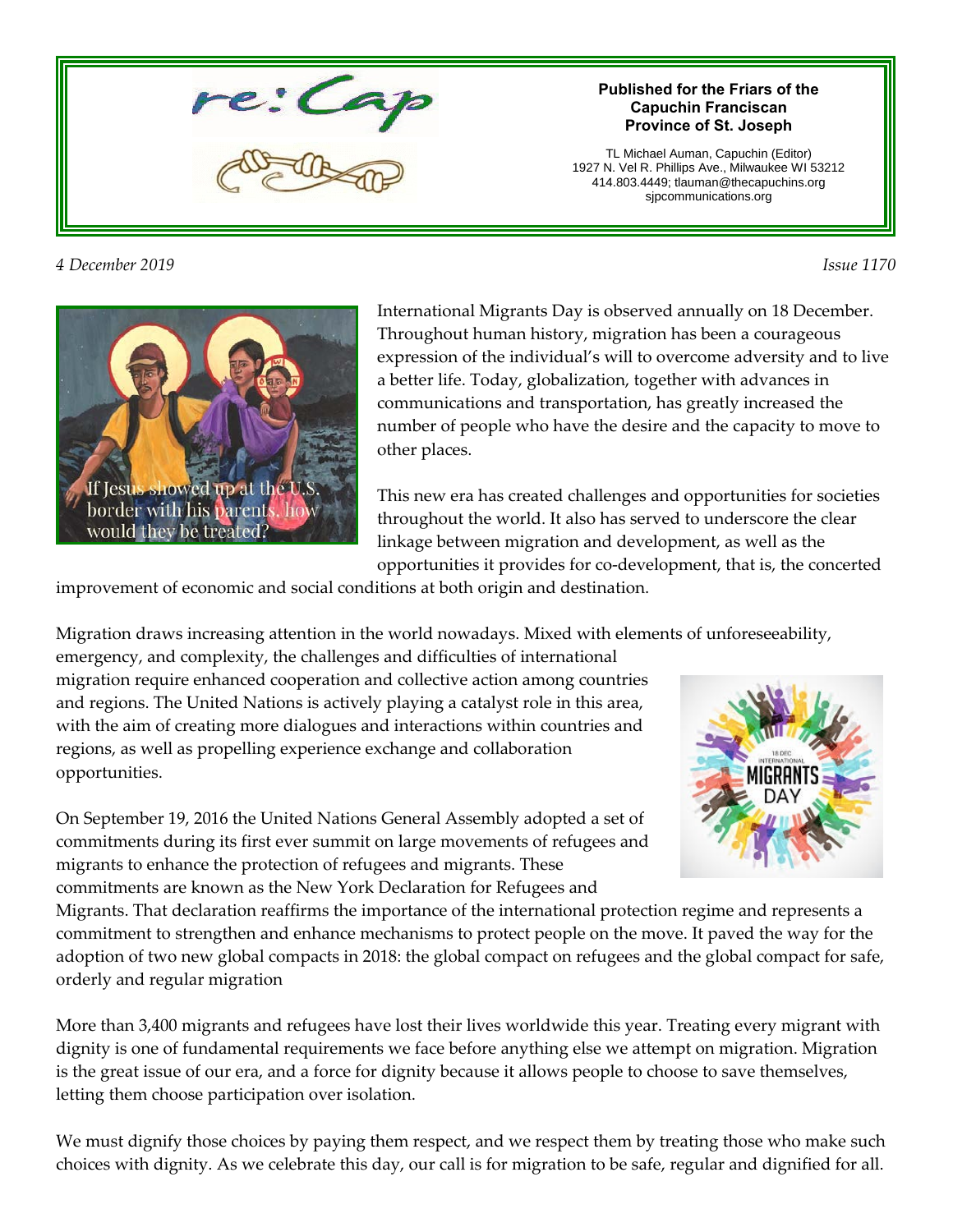### *Affiliates Visit the Friars*



*L-R: Chris L'Esteve, Paschal Siler, John Francis Samsa, Betty L'Esteve and Ralph Fellenz. Seated: Reynold Rynda.*

Our affiliates, Chris and Betty L'Esteve, recently visited St. Fidelis Friary in Appleton. The L'Esteves lived in Saudi Arabia for many years, during which they were great friends of many of the Capuchins. During much of this time, they lived in Rahima, near Ras Tanura. Chris eventually was employed by the Dhahran Academy as a facilities manager. They moved to Dhahran and made their home on the campus next to the U.S. Consulate. Their son Ronald is a graduate of St. Lawrence Seminary.

Most friars who have ministered in Saudi Arabia, or helped out there, know Chris and Betty and were always recipients of their hospitality. Their home was a place friars could go and relax and enjoy a good meal and interesting conversation. Several friars have also been hosted by Chris and Betty at their home in Hyderabad, India.

#### *21 Years in Tucson Ends*



*André Weller Ben Markwell* albeit part-time in most cases. The Tucson community officially closed this In 1998, the province opened a community in Tucson AZ with the intention of providing a "warm weather state" for senior friars to continue ministry past retirement. Michael Graf, one of the "founding members" of the Casa San José Community, died there in 2013. The other friars who lived and ministered in Tucson have sincee moved on and continue their ministries, past fall.





*Bob Kose*



Bob Kose, who served as the most recent local minister at Casa San José, has been transferred to Old Mission Santa Ines in Solvang CA to continue his "retirement ministry." Ben Markwell, who resided in Tucson for one year, has moved to Florida to live with his twin brother, a member of the Missionaries of Africa. John Francis Samsa now resides at St. Fidelis Community in Appleton WI, and serves there as local vicar. André Weller ministers in Chicago at St. Clare of Montefalco Parish. Wally Balduck returned to Detroit and is a member of the St. Bonaventure Monastery community. Franklin Eichhorst has retired to Mt. Calvary WI, a member of St. Felix Community. Nick Widhammer ministered in Tucson from 2014 until his death in 2017.

*Franklin Eichhorst* attachments here to the community. The people here have become *John Francis Samsa* In an interview with *The Catholic Outlook,* diocesan newspaper in Arizona, Bob Kose said that it was "very hard to leave [Tucson]. There are so many important to our lives...I've gotten more from them than they have gotten from me. They have helped me grow in my own faith."



*Wally Balduck*

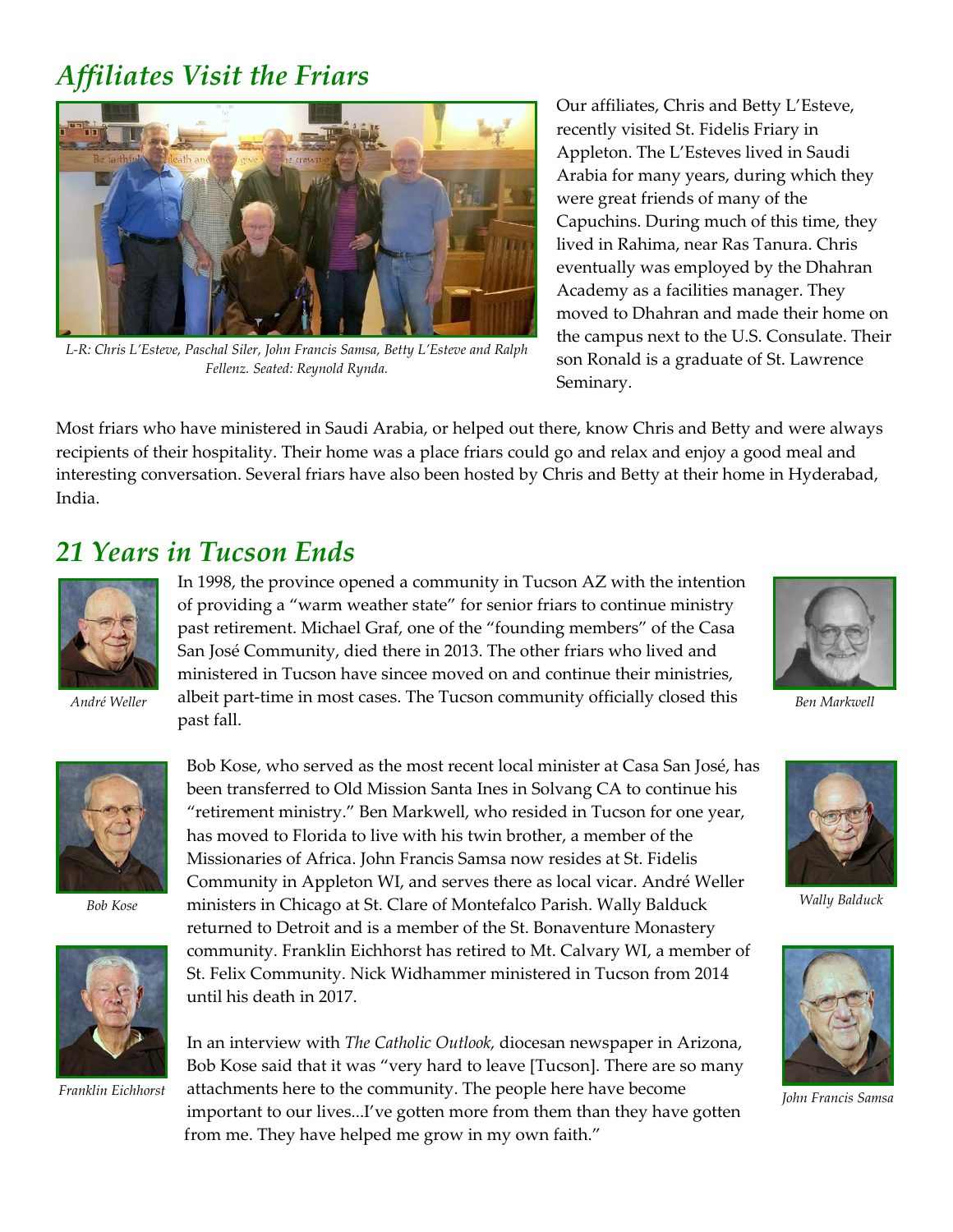# *Breaking Bread*

by Jerome Johnson



During this 90<sup>th</sup> year of the Capuchin Soup Kitchen, I've been writing about the Franciscan tradition and some of the key components of the soup kitchen history. In the winter edition of *Breaking Bread,* I spoke about how the soup kitchen is really a natural part of the Franciscan vision. Living in  $13<sup>th</sup>$  century Italy, Francis was deeply moved by the humility of God which was made manifest in Jesus. Jesus shared our humanity by being placed in a manger, walking with people through their pain and joy, and loving people to the end, right up to crucifixion.

But God shows that love is more powerful than even death itself. The belief of St. Francis that we are all sisters and brothers, along with the idea that love conquers

death, forms the heart of the soup kitchen today. The other main trait of Francis is that he believed in the unique and precious human dignity of each person. As Br. Ray Stadmeyer says so well, "to not see folks just as people we have to take care of, or cases to be solved, but as our brothers and sisters." Every person has a name, and every person has a unique story held precious by God.

These values have shown themselves repeatedly as the soup kitchen evolved to meet the needs of the times. In the summer edition of *Breaking Bread,* I spoke about the beginnings of our Jefferson House program in 1976. Following that, we continued to find creative new approaches to alleviate human suffering in our communities. I'll ask to be forgiven if I might be off a bit with some of these dates. There are many volunteers, donors, staff, and soup kitchen guests who know these dates better than I. 1994 saw the beginning of our Capuchin Services Center. The Services Center was renovated in 2015 with a more dignified design where people could choose the types of canned goods they receive. 1997 saw the beginnings of our second soup kitchen meal site on Conner Street, along with our Rosa Parks Children's program as part of that building. In 1996, our Earthworks Urban Farm began. Our On The Rise Bakery opened in 2006 and added the wonderful retail café in 2014.



*[Jerome Johnson is executive director of the Capuchin Soup Kitchen ministries in Detroit]*

## *Quick Review: "The Second Mountain, The Quest for a Moral Life"*

*by Richard Hart*



David Brooks, columnist for the *New York Times,* and best-selling author, vividly describes his faith journey in *Second Mountain.* The first mountain focuses on power, success, self-gratification which leads to loneliness, insecurity and addiction. Brooks chronicles what became his first mountain: uncommunicative, aloof, ego-obsessed, priority of time rather than people which he felt led to his marriage of 27 years dissolving and his desire to write about people who commit themselves well.

The second mountain focuses on gratitude, kindness, and service to others. He had to transform his life by a deeper commitment and outpouring of himself which led to real joy in his life. Brooks admits his failure as a husband and devotes a lengthy but enlightening section of the book to marriage. He had an epiphany experience while hiking in Aspen which led him to a conversion to Christianity. The book is steeped in quotations from C. S. Lewis, Victor Frankl, Carl Jung, William James and others.